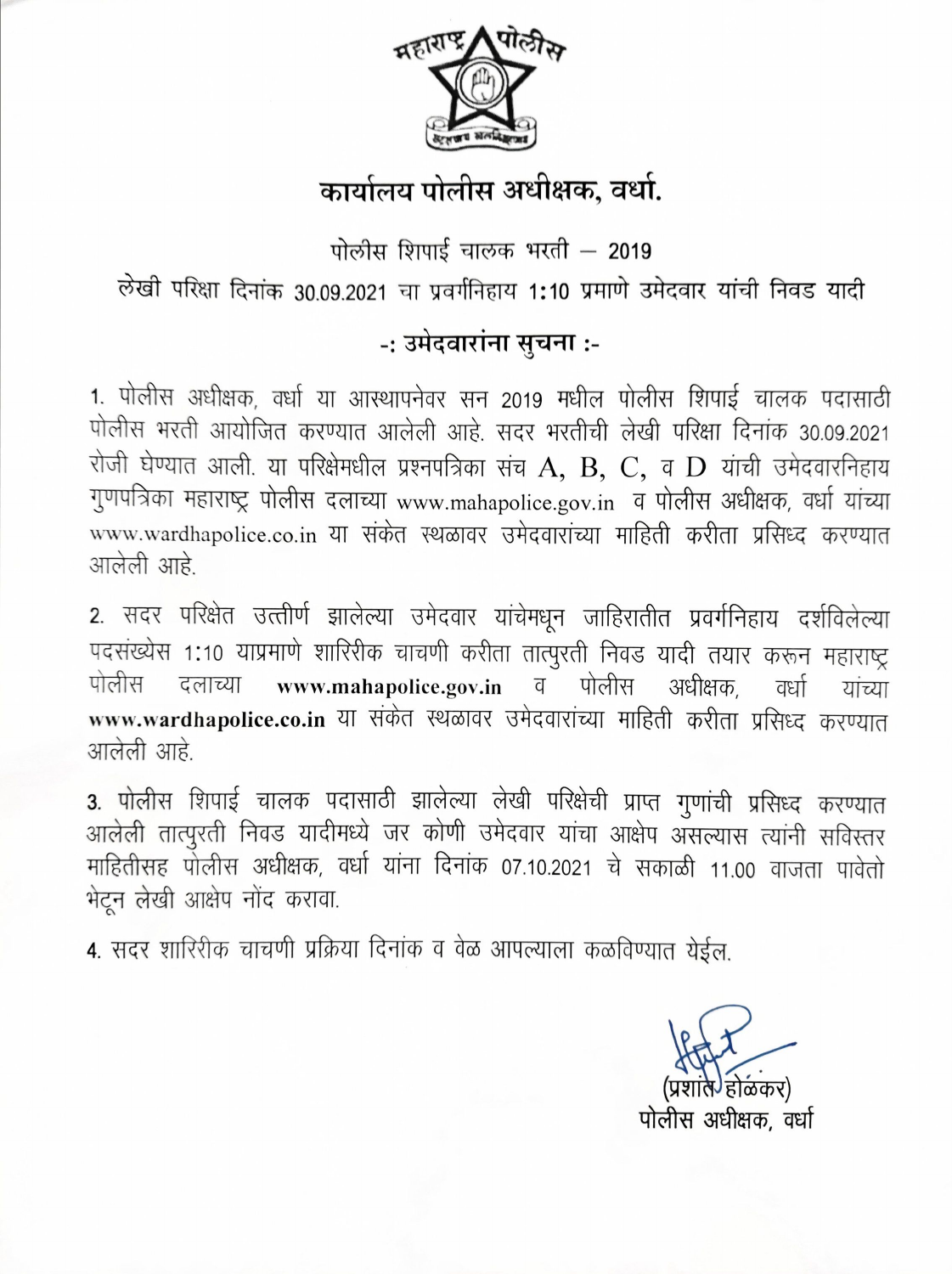## वर्धा घटक चालक पोलीस शिपाई भरती 2019 लेखी परिक्षेत पात्र उमेदवारांची यादी (CUT-OFF LIST)

| Sr.No.         | <b>Roll Number</b> | <b>FULL NAME</b>                | <b>DOB</b> |      |                     |     | Gender   Category   Max_Marks   Obtained_Marks | <b>Parallel Reservation</b> |
|----------------|--------------------|---------------------------------|------------|------|---------------------|-----|------------------------------------------------|-----------------------------|
|                |                    |                                 |            |      | प्रवर्ग खुला (OPEN) |     |                                                |                             |
| $\mathbf{1}$   | 73400512           | ZUBAIRALI ZAHEERALI SAYYED      | 02/10/1996 | MALE | <b>EWS</b>          | 100 | 84                                             |                             |
| $\overline{2}$ | 73400212           | SWAPNIL HARIDAS CHAVARE         | 08/11/1994 | MALE | NT-B                | 100 | 83                                             |                             |
| 3              | 73400033           | PRADYUMNA NAVNATH PHAD          | 14/12/1998 | MALE | NT-D                | 100 | 83                                             |                             |
| 4              | 73403361           | GAURAV KAWDUJI NARTAM           | 25/02/1996 | MALE | OBC                 | 100 | 82                                             |                             |
| 5              | 73400897           | SOHEL NISAR ABDUL               | 24/04/1996 | MALE | EWS                 | 100 | 81                                             |                             |
| 6              | 73402667           | <b>GIRISH HEMANTRAO POTE</b>    | 27/08/1996 | MALE | OBC                 | 100 | 81                                             |                             |
| $\overline{7}$ | 73401553           | NIKESH VISHNU GEDAM             | 22/03/1995 | MALE | OBC                 | 100 | 81                                             |                             |
| 8              | 73402381           | AMOL GOPALRAO RAJURKAR          | 02/11/1994 | MALE | OBC                 | 100 | 79                                             |                             |
| 9              | 73402437           | SOPAN NAMDEV PARISE             | 21/02/1994 | MALE | NT-B                | 100 | 79                                             |                             |
| 10             | 73402139           | SUNIL RAMRAO BHALERAO           | 02/03/1992 | MALE | OBC                 | 100 | 79                                             |                             |
| 11             | 73400333           | AKASH DEORAOJI KURWADE          | 02/03/1995 | MALE | NT-B                | 100 | 79                                             |                             |
| 12             | 73401918           | SUMIT MANOHAR RATHOD            | 02/09/1997 | MALE | VJ-A                | 100 | 79                                             |                             |
| 13             | 73401983           | SANDEEP BHAGWAN WAGHMARE        | 17/09/1996 | MALE | NT-C                | 100 | 79                                             |                             |
| 14             | 73400523           | BIBHISHAN SAMBHAJI KENDRE       | 05/01/1998 | MALE | NT-D                | 100 | 78                                             |                             |
| 15             | 73400459           | PRAVIN RAMBHAU MESHRAM          | 17/10/1988 | MALE | NT-B                | 100 | 78                                             |                             |
| 16             | 73401843           | ATMARAM MASNAJI GODNAR          | 06/03/1991 | MALE | NT-C                | 100 | 78                                             |                             |
| 17             | 73403067           | GITESH ASHOK MASHALKAR          | 14/11/1991 | MALE | SC                  | 100 | 78                                             |                             |
| 18             | 73400182           | SHANKAR BHASKAR KENDRE          | 19/02/2000 | MALE | NT-D                | 100 | 77                                             |                             |
| 19             | 73402643           | SHRIKANT PARASRAM NAIKWADE      | 05/05/1996 | MALE | EWS                 | 100 | 77                                             |                             |
| 20             | 73402924           | AKSHAY DILIP MURKUTE            | 28/08/1997 | MALE | OBC                 | 100 | 77                                             |                             |
| 21             | 73401623           | NIKHIL MADHORAO SATHE           | 01/10/1998 | MALE | $NT-B$              | 100 | 77                                             |                             |
| 22             | 73401248           | AJIM YUSUF SHEKH                | 23/07/1995 | MALE | <b>EWS</b>          | 100 | 77                                             |                             |
| 23             | 73401870           | RAMESH ANAND DHAGE              | 08/07/1989 | MALE | SC                  | 100 | 77                                             |                             |
| 24             | 73401568           | MUKESH SUDAM RATHOD             | 06/05/1997 | MALE | VJ-A                | 100 | 76                                             |                             |
| 25             | 73402674           | PARMESHWAR BALASAHEB HAKE       | 26/01/1996 | MALE | NT-C                | 100 | 76                                             |                             |
| 26             | 73403173           | SHUBHAM MAROTI BHANDEKAR        | 07/08/1995 | MALE | OBC                 | 100 | 76                                             |                             |
| 27             | 73402760           | VISHAL CHAMPAT CHAUDHARI        | 04/07/1994 | MALE | OBC                 | 100 | 76                                             |                             |
| 28             | 73402905           | AKSHAY KAILAS KADU              | 26/04/1995 | MALE | OBC                 | 100 | 75                                             |                             |
| 29             | 73401732           | <b>BALASAHEB SHESHRAO KHADE</b> | 26/06/1999 | MALE | NT-D                | 100 | 75                                             |                             |
| 30             | 73402200           | RANJIT LAXAMANRAO BAGADE        | 19/07/1990 | MALE | SC                  | 100 | 75                                             |                             |
| 31             | 73400818           | YOGESH NARAYAN CHARDE           | 29/05/1991 | MALE | OBC                 | 100 | 75                                             |                             |
| 32             | 73402595           | NARAYAN RAMDAS PHAD             | 06/02/1996 | MALE | NT-D                | 100 | 75                                             |                             |
| 33             | 73402286           | MANOJ BHASHKARRAO MUNDE         | 05/09/1995 | MALE | NT-B                | 100 | 75                                             |                             |
| 34             | 73403643           | MAYUR RAMESHRAO CHAUDHARI       | 25/04/1989 | MALE | OBC                 | 100 | 75                                             |                             |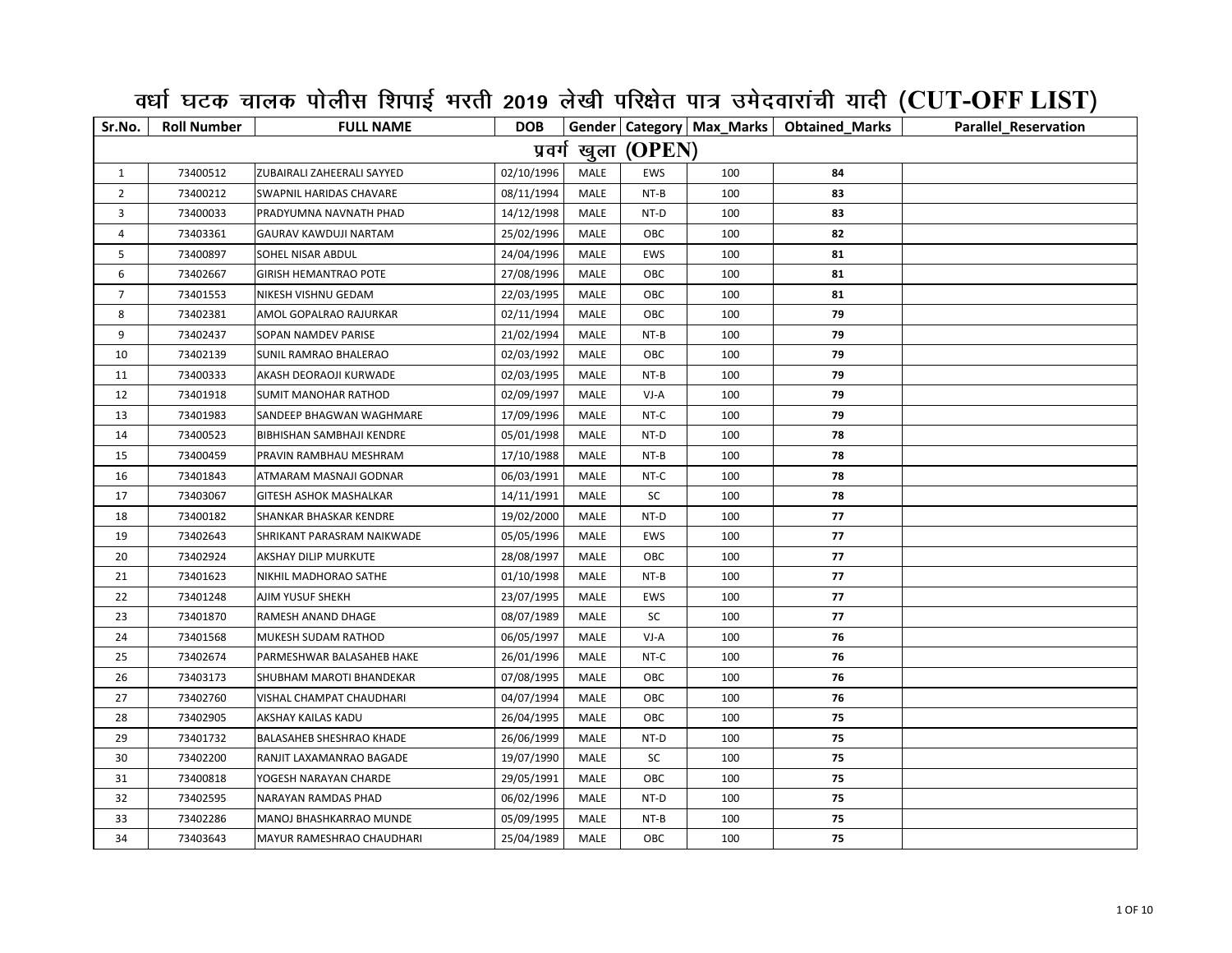| Sr.No. | <b>Roll Number</b> | <b>FULL NAME</b>                | <b>DOB</b> |             |            | Gender   Category   Max_Marks | <b>Obtained_Marks</b> | <b>Parallel Reservation</b>        |
|--------|--------------------|---------------------------------|------------|-------------|------------|-------------------------------|-----------------------|------------------------------------|
| 35     | 73403167           | VITTHAL PANJABRAO THALE         | 07/10/1993 | MALE        | OBC        | 100                           | 75                    |                                    |
| 36     | 73401970           | VINAY PRAKASH MAKH              | 23/11/1993 | <b>MALE</b> | OBC        | 100                           | 74                    |                                    |
| 37     | 73402993           | KISHOR BHIMRAO RATHOD           | 25/06/1998 | MALE        | VJ-A       | 100                           | 74                    |                                    |
| 38     | 73401800           | MALKARJUN MAHADEV KESHE         | 25/02/1994 | MALE        | OBC        | 100                           | 74                    |                                    |
| 39     | 73402891           | AKSHAY RAJU DHEKALE             | 21/10/1991 | MALE        | SC         | 100                           | 74                    |                                    |
| 40     | 73401497           | RAJU PRAKASHRAO DOLHARE         | 07/10/1998 | MALE        | EWS        | 100                           | 74                    |                                    |
| 41     | 73401889           | RAMESHWR SHANKARRAO KADAM       | 13/05/1990 | MALE        | EWS        | 100                           | 74                    |                                    |
| 42     | 73403002           | DASHRATH BHAURAO MHETRE         | 13/06/1993 | MALE        | NT-C       | 100                           | 73                    |                                    |
| 43     | 73401354           | PRITAM KISHORRAO MUTE           | 17/01/1994 | MALE        | OBC        | 100                           | 73                    |                                    |
| 44     | 73402263           | VINOD VITTHAL JAGADALE          | 05/12/1984 | MALE        | EWS        | 100                           | 73                    | EX_SERVICEMAN, EX_SERVICEMAN_SELF, |
| 45     | 73403033           | JITENDRA SURESHRAO PAWAR        | 05/10/1993 | MALE        | <b>GEN</b> | 100                           | 73                    |                                    |
| 46     | 73401228           | ANIL CHANDRABHAN MADANE         | 20/02/1998 | MALE        | NT-C       | 100                           | 73                    |                                    |
| 47     | 73402075           | GANESH RAMESHRAO MANDADE        | 21/09/1991 | MALE        | OBC        | 100                           | 73                    |                                    |
| 48     | 73401149           | ISHWAR DNYANESHWAR CHISTALKAR   | 25/03/1990 | MALE        | OBC        | 100                           | 73                    |                                    |
| 49     | 73401050           | MOHIT SHYAM SAHU                | 23/12/1991 | MALE        | OBC        | 100                           | 73                    |                                    |
| 50     | 73403577           | PAWANKUMAR VYANKATRAO NAGARGOJE | 30/10/1993 | MALE        | NT-D       | 100                           | 73                    |                                    |
| 51     | 73400824           | YOGESH ANIL GITE                | 06/08/1996 | <b>MALE</b> | NT-D       | 100                           | 73                    |                                    |
| 52     | 73400522           | SUBHASH GOVIND RATHOD           | 03/02/1993 | MALE        | $VI-A$     | 100                           | 73                    |                                    |
| 53     | 73402034           | SONERAO DNYANOBA BETKAR         | 04/12/1994 | MALE        | <b>GEN</b> | 100                           | 72                    |                                    |
| 54     | 73400045           | PRAFUL DILIP MADE               | 28/08/1995 | MALE        | OBC        | 100                           | 72                    |                                    |
| 55     | 73400503           | AJAY NAGNATH MUNDE              | 30/04/1994 | MALE        | NT-D       | 100                           | 72                    |                                    |
| 56     | 73401183           | VAIBHAV CHANDRAKANT MESHRAM     | 20/01/1993 | MALE        | SC         | 100                           | 72                    |                                    |
| 57     | 73403163           | VITTHAL SANGAJI KENDRE          | 15/06/1992 | MALE        | NT-D       | 100                           | 72                    |                                    |
| 58     | 73400157           | CHANDAN DILIP RAIBOLE           | 24/07/1991 | MALE        | SC         | 100                           | 72                    |                                    |
| 59     | 73403338           | SAURABH SURESH SATAV            | 28/08/1999 | MALE        | OBC        | 100                           | 72                    |                                    |
| 60     | 73402770           | VISHAL DEORAO JADHAV            | 11/07/1993 | MALE        | VJ-A       | 100                           | 72                    |                                    |
| 61     | 73401735           | KULDEEP DIPAKRAO PARATE         | 20/01/1989 | MALE        | SBC        | 100                           | 72                    |                                    |
| 62     | 73401153           | ASHWIN JIVAN CHAVHAN            | 06/09/1993 | MALE        | VJ-A       | 100                           | 72                    |                                    |
| 63     | 73402479           | SAQIB AHMAD ABRASHEED           | 20/07/1998 | MALE        | <b>EWS</b> | 100                           | 72                    |                                    |
| 64     | 73403295           | ATUL MANOHAR NAYKOJI            | 01/08/1989 | MALE        | NT-B       | 100                           | 72                    |                                    |
| 65     | 73401137           | RAHUL GUNVANT VAIDHYA           | 07/05/1993 | <b>MALE</b> | <b>OBC</b> | 100                           | 72                    |                                    |
| 66     | 73402463           | KAPIL PRAKASH MANWAR            | 07/06/1988 | MALE        | SC         | 100                           | 72                    |                                    |
| 67     | 73401468           | RAJESH SHESHRAO MALEKAR         | 10/05/1998 | MALE        | OBC        | 100                           | 72                    |                                    |
| 68     | 73402068           | DINESH RAMBHAU KHARABE          | 06/02/1994 | MALE        | OBC        | 100                           | 71                    |                                    |
| 69     | 73401146           | ASHVIN ASHOK PANDE              | 26/08/1996 | MALE        | OBC        | 100                           | 71                    |                                    |
| 70     | 73403579           | RAWKESH GANPATRAO GHUGE         | 15/06/1993 | MALE        | NT-D       | 100                           | 71                    |                                    |
| 71     | 73400427           | BHAURAO PANDHARI JAYBHAYE       | 03/10/1993 | <b>MALE</b> | NT-D       | 100                           | 71                    |                                    |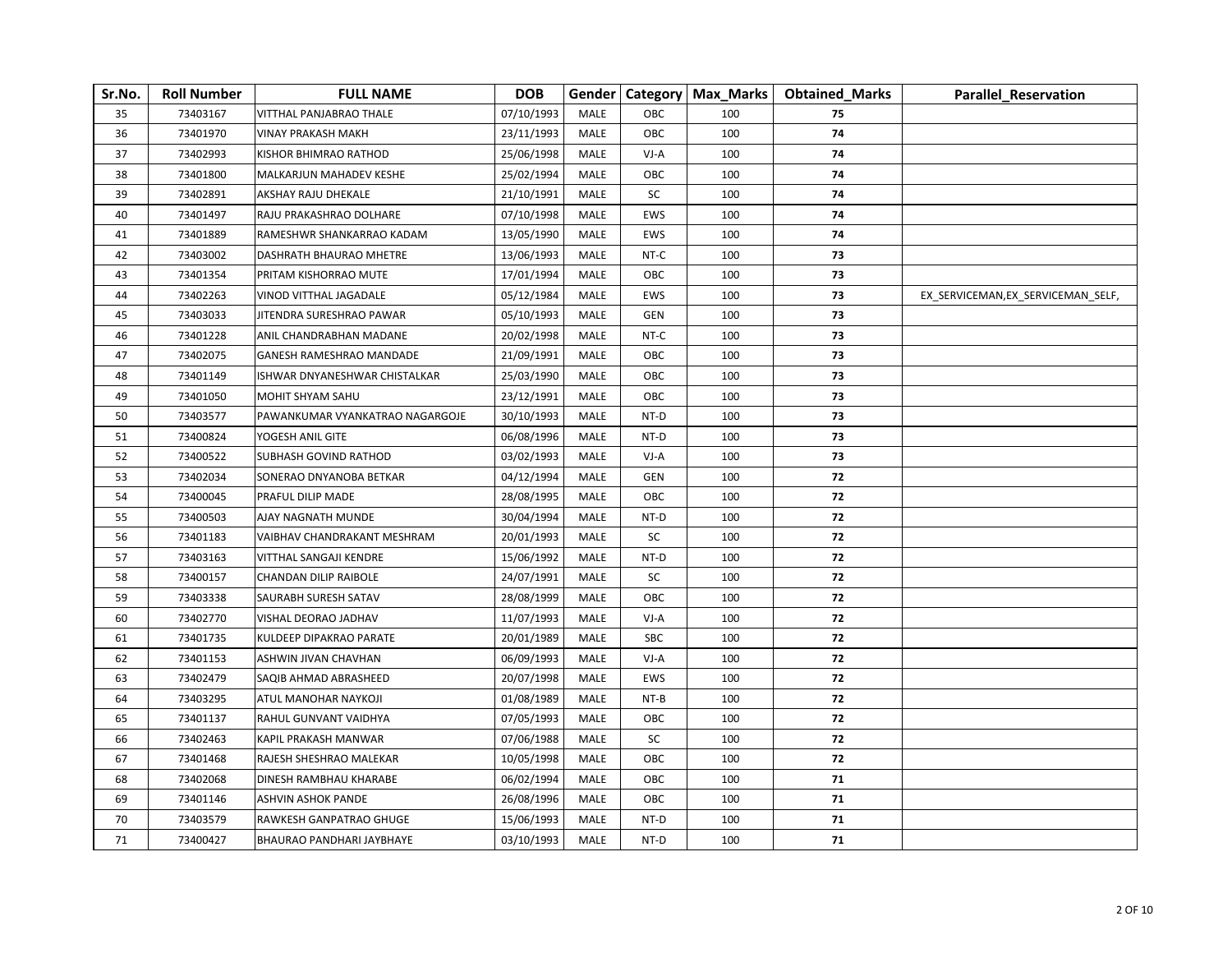| Sr.No. | <b>Roll Number</b> | <b>FULL NAME</b>                 | <b>DOB</b> |               |        | Gender   Category   Max_Marks | <b>Obtained_Marks</b> | <b>Parallel Reservation</b> |
|--------|--------------------|----------------------------------|------------|---------------|--------|-------------------------------|-----------------------|-----------------------------|
| 72     | 73401222           | ANIKET NARESH PARDHI             | 07/06/1996 | MALE          | OBC    | 100                           | 71                    |                             |
| 73     | 73403004           | YESHVANT JANARDHAN KEDAR         | 19/09/1993 | MALE          | NT-D   | 100                           | 71                    |                             |
| 74     | 73401523           | VIKAS SHANKARRAO DESHMUKH        | 22/03/1991 | MALE          | OBC    | 100                           | 71                    |                             |
| 75     | 73400577           | SACHIN WAMANRAO MASKE            | 13/12/1993 | MALE          | NT-C   | 100                           | 71                    |                             |
| 76     | 73400408           | PRATIK VIJAY HAGE                | 21/06/1997 | MALE          | OBC    | 100                           | 71                    |                             |
| 77     | 73403236           | SHUBHAM SUDHIRRAO NIKAM          | 27/11/1994 | MALE          | EWS    | 100                           | 71                    |                             |
| 78     | 73402569           | KIRAN RAJU DUMALE                | 03/10/2000 | MALE          | VJ-A   | 100                           | 71                    |                             |
| 79     | 73402572           | KIRAN KACHRAU JAGTAP             | 17/11/1997 | MALE          | EWS    | 100                           | 71                    |                             |
| 80     | 73403565           | PAWAN RAMESH GORE                | 18/05/1994 | MALE          | OBC    | 100                           | 71                    |                             |
| 81     | 73401098           | RAHUL PRAKASH KENDRE             | 06/05/1994 | MALE          | NT-D   | 100                           | 71                    |                             |
| 82     | 73400060           | PRAFULLA MADHUKAR WARBHE         | 13/03/1990 | MALE          | OBC    | 100                           | 71                    |                             |
| 83     | 73403632           | JAYENDRA DAMODHAR AWAJEKAR       | 03/12/1994 | MALE          | OBC    | 100                           | 71                    |                             |
| 84     | 73402276           | MANOJ DHANSING JADHAO            | 30/06/1990 | MALE          | $VI-A$ | 100                           | 71                    |                             |
| 85     | 73401272           | AVINASH SHIVAJI RATHOD           | 06/09/1993 | MALE          | VJ-A   | 100                           | 71                    |                             |
| 86     | 73403017           | RUSTUM NAGORAO MUNGAL            | 15/06/1993 | MALE          | EWS    | 100                           | 71                    |                             |
| 87     | 73400117           | SHAMLI SHARADRAOJI OLOKAR        | 04/06/1997 | <b>FEMALE</b> | OBC    | 100                           | 71                    |                             |
| 88     | 73401243           | KAILAS SITARAM SAKHARE           | 03/02/1991 | MALE          | NT-C   | 100                           | 71                    |                             |
| 89     | 73402069           | GANESH BALASAHEB KHEDKAR         | 25/09/1996 | MALE          | NT-D   | 100                           | 71                    |                             |
| 90     | 73402493           | SURAJ ARUNJI BORJE               | 30/06/1994 | MALE          | ST     | 100                           | 71                    |                             |
| 91     | 73403614           | DNYANESHWAR NANDU CHAVHAN        | 16/07/1993 | MALE          | $VI-A$ | 100                           | 71                    |                             |
| 92     | 73403298           | ATUL PANDURANG SARKATE           | 12/07/1993 | MALE          | GEN    | 100                           | 71                    |                             |
| 93     | 73402012           | SANDIP YADAVRAO MADANKAR         | 25/02/1988 | MALE          | OBC    | 100                           | 70                    |                             |
| 94     | 73401759           | NILESH KISANRAO MANEKAR          | 24/09/1990 | MALE          | OBC    | 100                           | 70                    |                             |
| 95     | 73400838           | YOGESH INDALSING RAJPUT          | 17/02/1997 | MALE          | VJ-A   | 100                           | 70                    |                             |
| 96     | 73402679           | FIROJAHEMADKHAN AFSARKHAN PATHAN | 08/05/1993 | MALE          | EWS    | 100                           | 70                    |                             |
| 97     | 73401898           | SAMIR DILAWAR SHEKH              | 15/08/1994 | <b>MALE</b>   | OBC    | 100                           | 70                    |                             |
| 98     | 73400035           | PRAFUL ANIL BHOYAR               | 02/07/1992 | MALE          | NT-C   | 100                           | 70                    |                             |
| 99     | 73403397           | BHUSHAN SHARADRAO HADKE          | 07/08/1994 | MALE          | OBC    | 100                           | 70                    |                             |
| 100    | 73402055           | <b>GANESH TANHAJI GHUGE</b>      | 15/04/1997 | MALE          | NT-D   | 100                           | 70                    |                             |
| 101    | 73400038           | PRAFUL ANANDRAO DAKHORE          | 19/06/1992 | MALE          | NT-C   | 100                           | 70                    |                             |
| 102    | 73403302           | DAULAT BALAJI HANGE              | 02/03/1994 | MALE          | NT-D   | 100                           | 70                    |                             |
| 103    | 73402221           | PANKAJ GAJANAN MODALE            | 02/08/1995 | MALE          | $NT-B$ | 100                           | 70                    |                             |
| 104    | 73402239           | VENKATESH ANGAD KENDRE           | 10/03/1998 | MALE          | NT-D   | 100                           | 70                    |                             |
| 105    | 73402878           | AKSHAY RAVINDRARAO BHONDWE       | 22/03/1996 | MALE          | ST     | 100                           | 70                    |                             |
| 106    | 73400401           | PRATHAMESH BABARAO MORE          | 24/06/1999 | MALE          | $NT-B$ | 100                           | 70                    |                             |
| 107    | 73401323           | AMIT MANOHARRAO GADGE            | 05/01/1987 | MALE          | SC     | 100                           | 70                    |                             |
| 108    | 73401992           | SANDIP RAMRAO ADE                | 18/10/1995 | MALE          | VJ-A   | 100                           | 70                    |                             |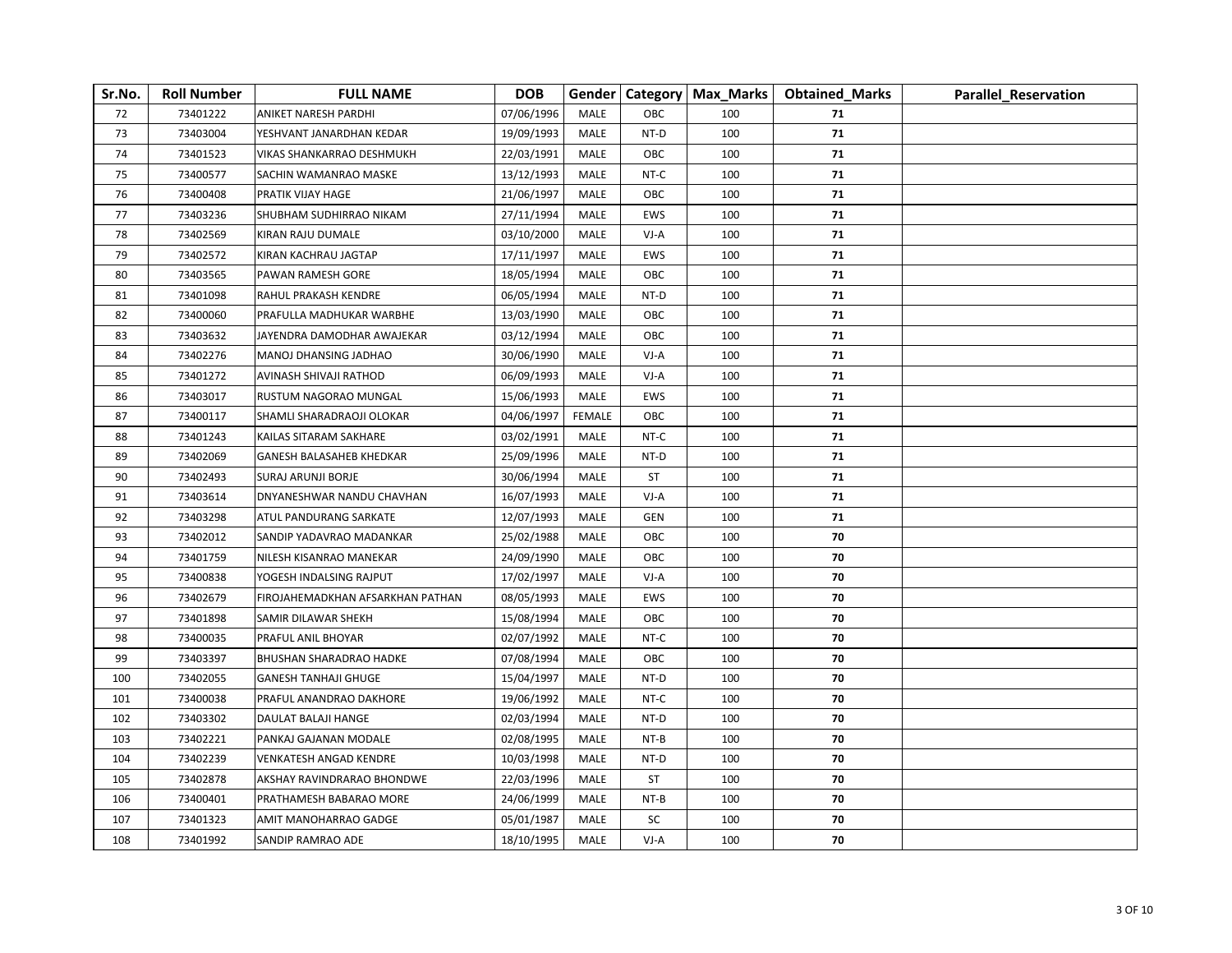| Sr.No. | <b>Roll Number</b> | <b>FULL NAME</b>               | <b>DOB</b> |               |                | Gender   Category   Max_Marks | <b>Obtained_Marks</b> | <b>Parallel Reservation</b>        |
|--------|--------------------|--------------------------------|------------|---------------|----------------|-------------------------------|-----------------------|------------------------------------|
| 109    | 73401750           | NILESH GAJANAN GORE            | 22/12/1994 | MALE          | OBC            | 100                           | 70                    |                                    |
| 110    | 73403544           | RAVISHANKAR BHAIYYALAL MARBADE | 06/05/1999 | MALE          | $NT-B$         | 100                           | 70                    |                                    |
| 111    | 73402057           | <b>GANESH VINAYAKRAO HULKE</b> | 18/05/1990 | MALE          | NT-C           | 100                           | 70                    |                                    |
| 112    | 73400959           | ABHILASH VIJAY KOLHE           | 09/06/1997 | MALE          | NT-C           | 100                           | 70                    |                                    |
| 113    | 73400781           | SAGAR CHANDRASHEKHAR NAGPURE   | 21/10/1993 | MALE          | OBC            | 100                           | 70                    |                                    |
| 114    | 73401937           | <b>HEMRAJ VIJAY RATHOD</b>     | 30/11/1996 | MALE          | $VI-A$         | 100                           | 70                    |                                    |
| 115    | 73400719           | CHETAN VILAS POTDAR            | 20/10/1994 | MALE          | OBC            | 100                           | 70                    |                                    |
| 116    | 73402521           | SURAJ RAMESHWAR LOHANDE        | 08/08/1991 | MALE          | OBC            | 100                           | 70                    |                                    |
| 117    | 73402501           | SURAJ BHASKAR GHORPADE         | 07/03/1992 | MALE          | NT-C           | 100                           | 70                    |                                    |
| 118    | 73402932           | AKSHAY VINOD PAWAR             | 11/04/1994 | <b>MALE</b>   | OBC            | 100                           | 70                    |                                    |
| 119    | 73400317           | AKASH RAMCHANDRA GORLE         | 24/03/1992 | MALE          | OBC            | 100                           | 70                    |                                    |
| 120    | 73403011           | VISHWAS MADHUKAR BALLAWAR      | 21/10/1991 | MALE          | $NT-B$         | 100                           | 70                    |                                    |
| 121    | 73401961           | KUNAL DEVIDAS TONPE            | 19/02/1991 | MALE          | OBC            | 100                           | 70                    |                                    |
| 122    | 73403165           | VITTHAL VISHWANATH PAWADE      | 14/07/1992 | MALE          | <b>EWS</b>     | 100                           | 70                    |                                    |
| 123    | 73401478           | SUJIT GURUDAS DEWADE           | 16/06/1998 | MALE          | OBC            | 100                           | 69                    |                                    |
| 124    | 73402733           | SURYAKANT PRALHAD KAUNSLAYE    | 30/10/1996 | MALE          | <b>EWS</b>     | 100                           | 69                    |                                    |
| 125    | 73402552           | SURAJ UMASHANKAR YADAV         | 15/12/1989 | <b>MALE</b>   | OBC            | 100                           | 69                    |                                    |
| 126    | 73402706           | DARSHAN BHARATRAO GAWARLE      | 11/12/1996 | MALE          | NT-B           | 100                           | 69                    |                                    |
| 127    | 73402536           | SURAJ SHRIKRUSHNA RAHAN        | 24/07/1994 | MALE          | OBC            | 100                           | 69                    |                                    |
| 128    | 73400250           | SWAPNIL BHARAT TAMBAKHE        | 18/06/1991 | MALE          | SC             | 100                           | 69                    |                                    |
| 129    | 73401054           | ROHIT PRAKASH THAKARE          | 27/07/1994 | MALE          | OBC            | 100                           | 69                    |                                    |
| 130    | 73402678           | AFROJ ANNU ALAMWALE            | 30/07/1993 | MALE          | NT-B           | 100                           | 69                    |                                    |
| 131    | 73400483           | AJAY GURUDATTA DAF             | 09/08/1988 | MALE          | OBC            | 100                           | 69                    |                                    |
| 132    | 73403419           | KRUSHNA PANDURANG GORE         | 11/01/1995 | MALE          | <b>OBC</b>     | 100                           | 69                    |                                    |
| 133    | 73400967           | ABHIMNYU ARJUN SARKALE         | 24/05/1993 | MALE          | OBC            | 100                           | 69                    |                                    |
| 134    | 73402808           | ROSHAN MADHUKAR CHAHARE        | 26/06/1992 | MALE          | OBC            | 100                           | 69                    |                                    |
| 135    | 73401700           | ANKUSH SUNILRAO SABALE         | 23/08/1996 | MALE          | OBC            | 100                           | 69                    |                                    |
| 136    | 73401397           | GAJANAN PARASRAM KAGNE         | 27/10/1994 | MALE          | NT-D           | 100                           | 69                    |                                    |
| 137    | 73400792           | SAGAR SHANKAR SIRASKAR         | 29/09/1992 | MALE          | OBC            | 100                           | 69                    |                                    |
| 138    | 73401195           | VAIBHAV SUDAMRAO TAWADE        | 14/10/1995 | MALE          | GEN            | 100                           | 69                    |                                    |
| 139    | 73403374           | POURNIMA AMBADAS ZOPATE        | 04/10/1989 | <b>FEMALE</b> | OBC            | 100                           | 69                    | <b>WOMEN</b>                       |
| 140    | 73403277           | SHUBHANGI NAMDEO KOLHE         | 28/12/1996 | <b>FEMALE</b> | GENERAL        | 100                           | 61                    | <b>WOMEN</b>                       |
| 141    | 73402322           | RENUKA VILAS NANHE             | 23/03/2000 | <b>FEMALE</b> | GENERAL        | 100                           | 50                    | <b>WOMEN</b>                       |
| 142    | 73403587           | LAXMI GANGADHAR ZADE           | 02/10/1993 | <b>FEMALE</b> | GENERAL        | 100                           | 45                    | <b>WOMEN</b>                       |
| 143    | 73403545           | SAVITA GAURISHANKAR RATHOD     | 06/06/1995 | FEMALE        | GENERAL        | 100                           | 40                    | <b>WOMEN</b>                       |
| 144    | 73403506           | RAVINA GANESH JADHAV           | 04/01/1998 | <b>FEMALE</b> | <b>GENERAL</b> | 100                           | 35                    | <b>WOMEN</b>                       |
| 145    | 73400561           | SACHIN BALASO JADHAV           | 02/09/1984 | MALE          | GEN            | 100                           | 46                    | EX_SERVICEMAN, EX_SERVICEMAN_SELF, |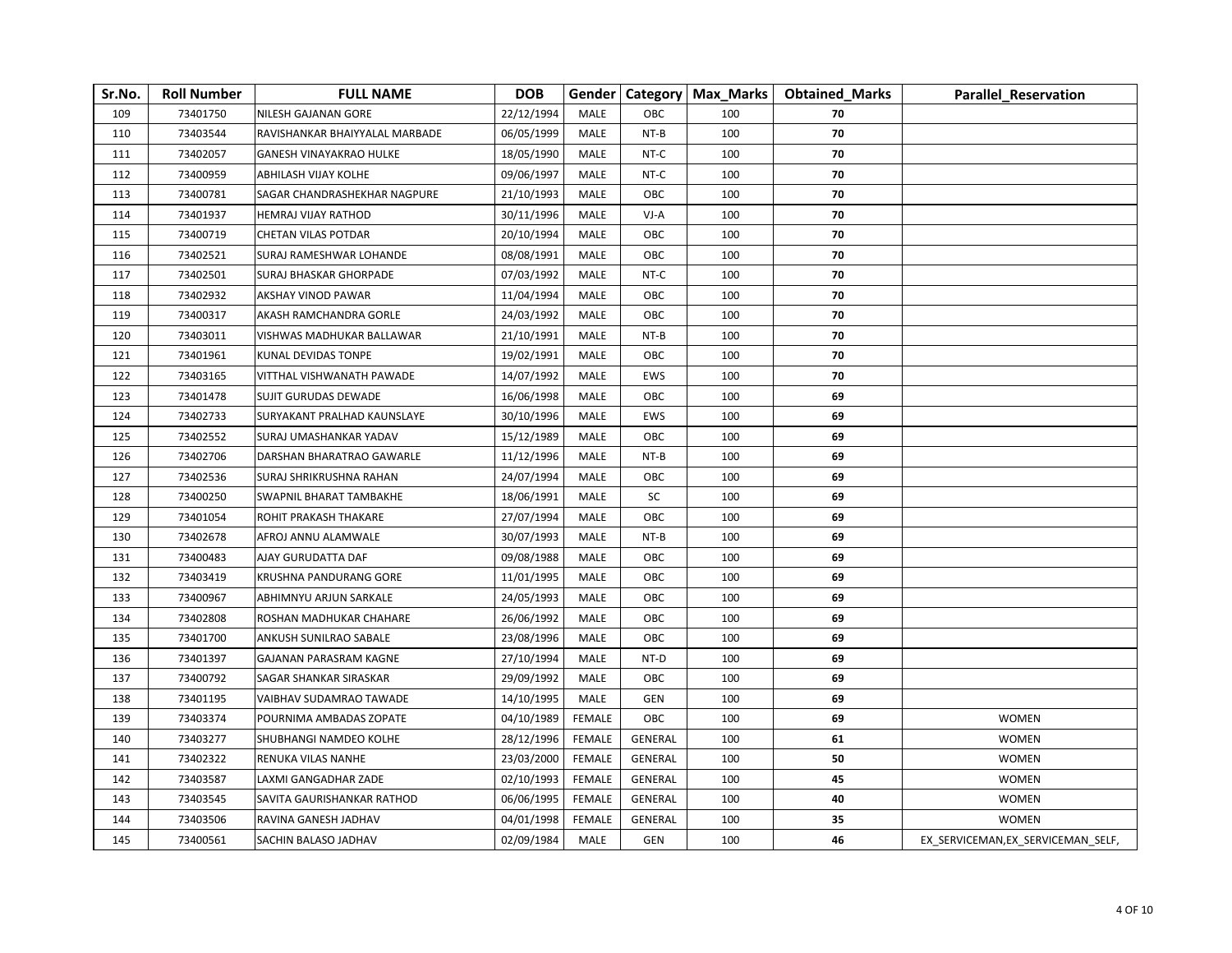| Sr.No. | <b>Roll Number</b> | <b>FULL NAME</b>               | <b>DOB</b> |               |                                 | Gender   Category   Max_Marks | <b>Obtained Marks</b> | <b>Parallel_Reservation</b>        |
|--------|--------------------|--------------------------------|------------|---------------|---------------------------------|-------------------------------|-----------------------|------------------------------------|
| 146    | 73403535           | RAVINDRA YADAORAO PANDE        | 20/07/1981 | MALE          | GENERAL                         | 100                           | 44                    | EX_SERVICEMAN, EX_SERVICEMAN_SELF, |
| 147    | 73401434           | <b>VIJAY TUKARAM JAGADALE</b>  | 06/01/1975 | MALE          | <b>GENERAL</b>                  | 100                           | 41                    | EX_SERVICEMAN, EX_SERVICEMAN_SELF, |
|        |                    |                                |            |               | अनुसूचित जाती ( $\mathbf{SC}$ ) |                               |                       |                                    |
| 148    | 73402577           | KIRAN KAILASH MAHURE           | 10/09/1988 | <b>MALE</b>   | SC                              | 100                           | 69                    |                                    |
| 149    | 73401484           | SUJIT VISHNU SHELARE           | 16/10/1992 | MALE          | SC                              | 100                           | 67                    |                                    |
| 150    | 73403204           | SHUBHAM HARIBHAU INGOLE        | 04/09/1994 | MALE          | SC                              | 100                           | 67                    |                                    |
| 151    | 73401708           | LILADHAR VISHNU SHAMKUNWAR     | 15/10/1989 | MALE          | SC                              | 100                           | 66                    |                                    |
| 152    | 73401263           | AVINASH JANARDHAN KAMBLE       | 06/09/1989 | MALE          | SC                              | 100                           | 66                    |                                    |
| 153    | 73400982           | ASHISH GUNWANTRAO BHISE        | 28/05/1989 | MALE          | SC                              | 100                           | 65                    |                                    |
| 154    | 73400131           | DHANANJAY NAKUL DABLE          | 11/11/1992 | MALE          | SC                              | 100                           | 65                    |                                    |
| 155    | 73400802           | SUGAT NIRANJAN DHANVIJ         | 03/07/1994 | MALE          | SC                              | 100                           | 65                    |                                    |
| 156    | 73403642           | MAYUR VITTHALRAO CHAHANDE      | 17/02/1996 | MALE          | SC                              | 100                           | 65                    |                                    |
| 157    | 73403195           | SHUBHAM VITHOBA GANVIR         | 06/01/1995 | MALE          | SC                              | 100                           | 65                    |                                    |
| 158    | 73400564           | SACHIN UMESH JADHAV            | 22/07/1989 | MALE          | SC                              | 100                           | 65                    |                                    |
| 159    | 73400918           | <b>MAHESH RAMESHRAO KAWALE</b> | 16/09/1993 | MALE          | SC                              | 100                           | 64                    |                                    |
| 160    | 73403284           | ATUL BABARAO CHENDKAPURE       | 20/09/1993 | MALE          | SC                              | 100                           | 64                    |                                    |
| 161    | 73401141           | RAHUL SAHEBRAO WANKHADE        | 20/10/1988 | <b>MALE</b>   | SC                              | 100                           | 64                    |                                    |
| 162    | 73402627           | FARID BHASHKAR GAYAKWAD        | 28/06/1991 | MALE          | SC                              | 100                           | 63                    |                                    |
| 163    | 73401544           | NIKESH DHANRAJ BHAGAT          | 27/05/1995 | MALE          | SC                              | 100                           | 62                    |                                    |
| 164    | 73400392           | PRASHIK KAMLESH DEOGADE        | 13/02/1996 | <b>MALE</b>   | SC                              | 100                           | 62                    |                                    |
| 165    | 73402929           | <b>AKSHAY RAJUJI PATIL</b>     | 08/12/1995 | MALE          | SC                              | 100                           | 62                    |                                    |
| 166    | 73403116           | NITIN ANILRAO TAKSANDE         | 08/09/1995 | <b>MALE</b>   | SC                              | 100                           | 62                    |                                    |
| 167    | 73402444           | RUPESH ASHOK GOSAVI            | 05/01/1987 | MALE          | SC                              | 100                           | 62                    |                                    |
| 168    | 73401347           | SHITAL LODUJI WANKHADE         | 01/05/1993 | <b>FEMALE</b> | SC                              | 100                           | 57                    | <b>WOMEN</b>                       |
| 169    | 73403557           | DEVYANI BALU BHAGAT            | 30/09/1997 | <b>FEMALE</b> | SC                              | 100                           | 52                    | <b>WOMEN</b>                       |
| 170    | 73400867           | ACHAL PARMESHWAR WAGHMARE      | 03/06/1996 | <b>FEMALE</b> | SC                              | 100                           | 50                    | <b>WOMEN</b>                       |
| 171    | 73401801           | PALLAVI YUVRAJ MAHAMUNE        | 27/03/1997 | <b>FEMALE</b> | SC                              | 100                           | 49                    | <b>WOMEN</b>                       |
| 172    | 73400283           | APARNA BANARSEE BAGADE         | 11/02/1993 | <b>FEMALE</b> | SC                              | 100                           | 45                    | <b>WOMEN</b>                       |
| 173    | 73400177           | PRANITA RAJU MOKADE            | 10/07/1995 | <b>FEMALE</b> | SC                              | 100                           | 44                    | <b>WOMEN</b>                       |
| 174    | 73400528           | <b>BABITA ASHOKRAO SARDAR</b>  | 03/01/1995 | FEMALE        | SC                              | 100                           | 41                    | <b>WOMEN</b>                       |
| 175    | 73400105           | SHAKUNTALA MAROTRAO BASWANTE   | 05/02/1990 | <b>FEMALE</b> | SC                              | 100                           | 40                    | <b>WOMEN</b>                       |
| 176    | 73400663           | SWEMA ARVIND KHOBRAGADE        | 10/10/1996 | <b>FEMALE</b> | SC                              | 100                           | 39                    | <b>WOMEN</b>                       |
| 177    | 73403556           | DIVYA ASHOKRAO KAMBLE          | 22/04/2000 | <b>FEMALE</b> | SC                              | 100                           | 35                    | <b>WOMEN</b>                       |
| 178    | 73403104           | NITIN MANIKRAO KAMBALE         | 15/07/1983 | MALE          | SC                              | 100                           | 39                    | EX_SERVICEMAN, EX_SERVICEMAN_SELF, |
| 179    | 73403468           | VIVEK LAXMANRAO MENDHE         | 23/05/1982 | MALE          | SC                              | 100                           | 39                    | EX SERVICEMAN, EX SERVICEMAN SELF, |
| 180    | 73402144           | SUNIL BAPURAO JUNGHARE         | 17/09/1983 | MALE          | SC                              | 100                           | 39                    | EX_SERVICEMAN, EX_SERVICEMAN_SELF, |
| 181    | 73402399           | AMOL BHIMRAO ZAMMARE           | 12/03/1983 | MALE          | SC                              | 100                           | 37                    | EX SERVICEMAN, EX SERVICEMAN SELF, |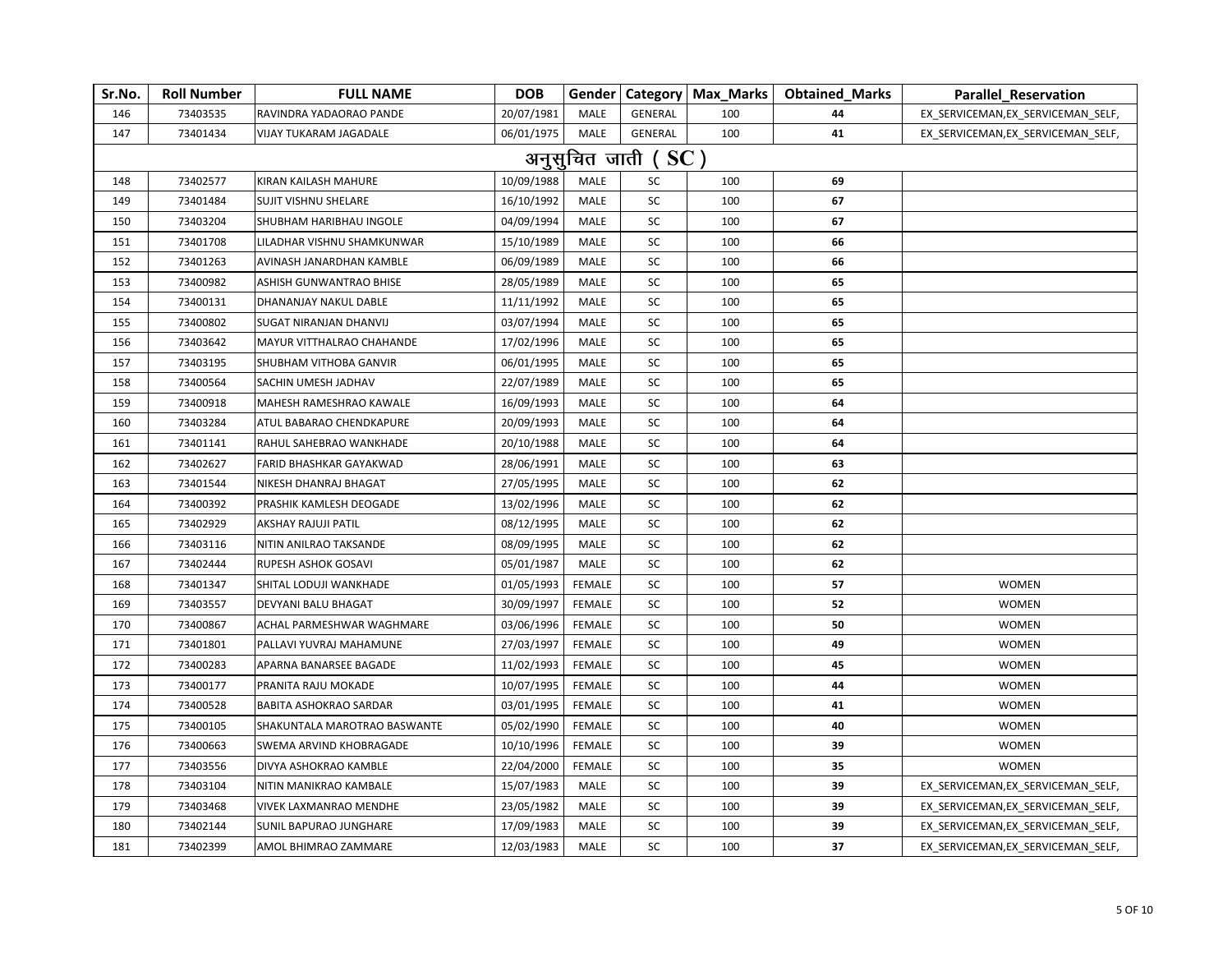| Sr.No. | <b>Roll Number</b> | <b>FULL NAME</b>               | <b>DOB</b> |                |                     | Gender   Category   Max_Marks | <b>Obtained Marks</b> | <b>Parallel_Reservation</b>        |
|--------|--------------------|--------------------------------|------------|----------------|---------------------|-------------------------------|-----------------------|------------------------------------|
| 182    | 73402211           | PANKAJ PREMDAS GHANMODE        | 09/05/1984 | <b>MALE</b>    | SC                  | 100                           | 37                    | EX SERVICEMAN, EX SERVICEMAN SELF, |
| 183    | 73401821           | SAMADHAN BHAGWAN INGOLE        | 07/12/1982 | MALE           | SC                  | 100                           | 35                    | EX_SERVICEMAN, EX_SERVICEMAN_SELF, |
| 184    | 73401928           | KAMLAKAR RAJARAM SHEWALE       | 06/01/1976 | MALE           | SC                  | 100                           | 35                    | EX_SERVICEMAN, EX_SERVICEMAN_SELF, |
| 185    | 73402129           | MANGESH SAMADHAN WANKHADE      | 26/06/1982 | MALE           | SC                  | 100                           | 34                    | EX_SERVICEMAN, EX_SERVICEMAN_SELF, |
|        |                    |                                |            |                | अनुसुचित जमाती ( ST |                               |                       |                                    |
| 186    | 73402845           | ROSHAN ABHIMAN UIKE            | 28/08/1993 | MALE           | ST                  | 100                           | 68                    |                                    |
| 187    | 73400388           | PRASHANT NARAYAN UIKE          | 30/03/1991 | MALE           | ST                  | 100                           | 66                    |                                    |
| 188    | 73402592           | SHRAVAN GANESH MUKADE          | 08/06/1995 | MALE           | ST                  | 100                           | 64                    |                                    |
| 189    | 73401824           | SAMADHAN VITTHAL PANDE         | 26/06/1993 | MALE           | <b>ST</b>           | 100                           | 64                    |                                    |
| 190    | 73401123           | RAHUL SHRIKRUSHNA SONWANE      | 12/08/1999 | MALE           | ST                  | 100                           | 64                    |                                    |
| 191    | 73401408           | GAJANAN KASHIRAM SABLE         | 09/05/1993 | <b>MALE</b>    | ST                  | 100                           | 64                    |                                    |
| 192    | 73402083           | <b>GANESH PANDURANG NATKAR</b> | 21/04/1994 | MALE           | ST                  | 100                           | 62                    |                                    |
| 193    | 73403161           | VITTHAL KAILAS DHANVE          | 13/12/1995 | MALE           | <b>ST</b>           | 100                           | 62                    |                                    |
| 194    | 73400717           | CHETAN PRAKASH NANNAWARE       | 28/05/1991 | MALE           | ST                  | 100                           | 61                    |                                    |
| 195    | 73400165           | CHANDRAKANT DEORAOJI WAGH      | 24/04/1994 | MALE           | ST                  | 100                           | 61                    |                                    |
| 196    | 73403336           | SAURABH DIWAKARRAO PANDHARAM   | 04/09/1997 | MALE           | ST                  | 100                           | 60                    |                                    |
| 197    | 73400830           | YOGESH RAMPRASAD KANGALE       | 30/06/1991 | MALE           | ST                  | 100                           | 60                    |                                    |
| 198    | 73401682           | ANKUSH BALKRUSHNA CHAVHAN      | 15/10/1991 | MALE           | ST                  | 100                           | 59                    |                                    |
| 199    | 73402731           | DURWAS SHAMRAO NEWARE          | 30/03/1995 | MALE           | ST                  | 100                           | 59                    |                                    |
| 200    | 73401430           | VIJAY SAHEBRAO CHIKRAM         | 19/09/1988 | MALE           | ST                  | 100                           | 58                    |                                    |
| 201    | 73402822           | ROSHAN BALIRAM KUMARE          | 05/08/1993 | MALE           | ST                  | 100                           | 58                    |                                    |
| 202    | 73403043           | NITESH DINKAR DAVANE           | 14/01/1994 | MALE           | ST                  | 100                           | 58                    |                                    |
| 203    | 73401241           | KAILAS RAMRAO KASARDAR         | 29/09/1994 | <b>MALE</b>    | ST                  | 100                           | 57                    |                                    |
| 204    | 73400163           | CHANDRAKANT MAROTRAO SAHARE    | 31/08/1992 | MALE           | ST                  | 100                           | 56                    |                                    |
| 205    | 73402207           | PANKAJ PRAKASHRAO CHAVHAN      | 05/11/1997 | MALE           | ST                  | 100                           | 55                    |                                    |
| 206    | 73401071           | RAHUL NAMDEO ATRAM             | 31/01/1996 | MALE           | <b>ST</b>           | 100                           | 55                    |                                    |
| 207    | 73402833           | ROSHAN SHESHRAO RATHOD         | 31/08/1992 | MALE           | <b>ST</b>           | 100                           | 55                    |                                    |
| 208    | 73402183           | SUNITA RAMRAO KAWALE           | 21/09/1990 | <b>FEMALE</b>  | ST                  | 100                           | 48                    | <b>WOMEN</b>                       |
| 209    | 73403278           | SHUBHANGI JANRAO WADDE         | 07/02/1993 | <b>FEMALE</b>  | <b>ST</b>           | 100                           | 41                    | <b>WOMEN</b>                       |
| 210    | 73403600           | PAYAL NAMDEO KIRNAKE           | 20/04/1996 | <b>FEMALE</b>  | ST                  | 100                           | 36                    | <b>WOMEN</b>                       |
|        |                    |                                |            | विमुक्त जाती–अ | VJ-A                |                               |                       |                                    |
| 211    | 73401768           | NILESH VILAS RATHOD            | 05/09/1988 | MALE           | $VI-A$              | 100                           | 68                    |                                    |
| 212    | 73402339           | AMOL UTTAM ADE                 | 15/06/1993 | MALE           | VJ-A                | 100                           | 68                    |                                    |
| 213    | 73402382           | AMOL RATAN RATHOD              | 24/11/1990 | MALE           | VJ-A                | 100                           | 67                    | PROJECT AFFECTED,                  |
| 214    | 73403070           | JITESH DARAKSH PAWAR           | 06/03/1992 | MALE           | $VI-A$              | 100                           | 67                    |                                    |
| 215    | 73400150           | ANAND LALCHAND GHUNAWAT        | 05/01/2000 | MALE           | VJ-A                | 100                           | 67                    |                                    |
| 216    | 73401458           | RAJENDRA SAHEBRAO CHAVHAN      | 04/07/1989 | MALE           | $VI-A$              | 100                           | 66                    |                                    |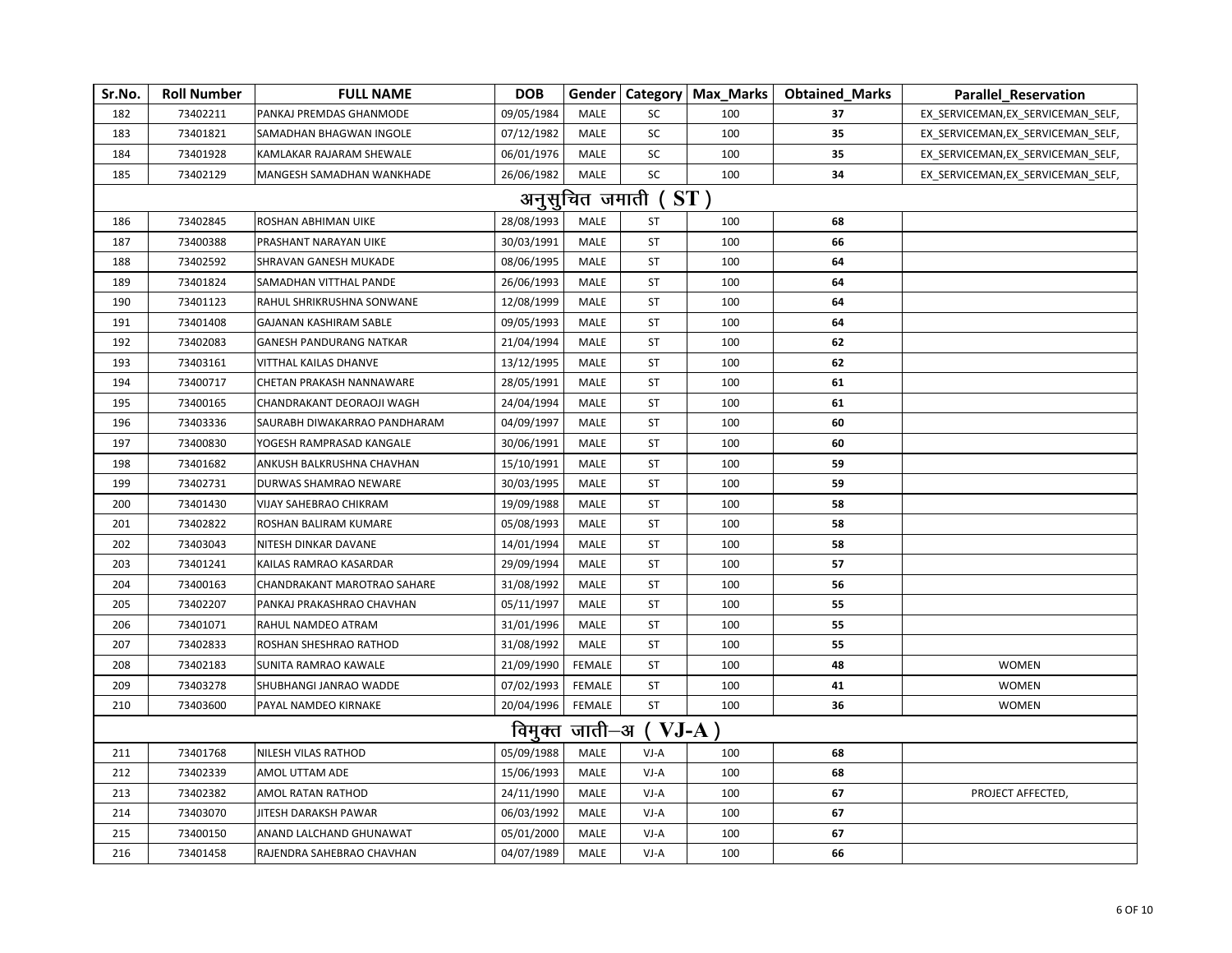| Sr.No. | <b>Roll Number</b> | <b>FULL NAME</b>              | <b>DOB</b> |                |                  | Gender   Category   Max_Marks | <b>Obtained Marks</b> | <b>Parallel Reservation</b> |
|--------|--------------------|-------------------------------|------------|----------------|------------------|-------------------------------|-----------------------|-----------------------------|
| 217    | 73402046           | <b>GANESH MADAN CHAVHAN</b>   | 18/07/1991 | MALE           | VJ-A             | 100                           | 66                    |                             |
| 218    | 73401357           | PRITESH RAMESH RAJPUT         | 15/09/1996 | MALE           | $VI-A$           | 100                           | 64                    |                             |
| 219    | 73400515           | <b>BABALU MANOHAR CHAVHAN</b> | 20/04/1997 | MALE           | $VI-A$           | 100                           | 64                    |                             |
| 220    | 73402260           | VINOD PANDU CHAVHAN           | 06/04/1997 | MALE           | $VI-A$           | 100                           | 64                    |                             |
|        |                    |                               |            |                | म.ज. $-a$ (NT-B) |                               |                       |                             |
| 221    | 73400115           | KHAMESHWAR BHAKARU MESHRAM    | 27/07/1991 | MALE           | $NT-B$           | 100                           | 68                    |                             |
| 222    | 73403606           | SHYAM SUBHASH SONONE          | 03/09/1988 | MALE           | NT-B             | 100                           | 66                    | PROJECT AFFECTED,           |
| 223    | 73402315           | SANTOSHKUMAR RAMCHANDRA MADDI | 01/03/1992 | MALE           | $NT-B$           | 100                           | 66                    |                             |
| 224    | 73403218           | SHUBHAM SHANKARRAO MADAME     | 05/08/1994 | <b>MALE</b>    | $NT-B$           | 100                           | 65                    |                             |
| 225    | 73402876           | AKSHAY GOVIND BHANDE          | 12/08/1993 | MALE           | NT-B             | 100                           | 65                    |                             |
| 226    | 73401461           | RAJENDRA UTTAMRAO SHINDE      | 12/05/1995 | MALE           | $NT-B$           | 100                           | 64                    |                             |
| 227    | 73402402           | SHOYAB BUDDU MAMDAWALE        | 28/09/1997 | MALE           | $NT-B$           | 100                           | 64                    |                             |
| 228    | 73403522           | ARVIND SHIVAJI WADIKAR        | 06/10/1993 | MALE           | $NT-B$           | 100                           | 64                    |                             |
| 229    | 73402026           | NANDKUMAR MAHADEORAO NANDANE  | 15/08/1993 | MALE           | NT-B             | 100                           | 63                    |                             |
| 230    | 73401980           | SANDEEP BHASHKARRAO KHERDE    | 24/04/1991 | MALE           | $NT-B$           | 100                           | 62                    |                             |
| 231    | 73402116           | MANGESH RAMESH MADILWAD       | 11/08/1995 | MALE           | NT-B             | 100                           | 62                    |                             |
| 232    | 73402530           | SURAJ DNYANESHWAR NAYKOJI     | 20/07/1999 | MALE           | $NT-B$           | 100                           | 62                    |                             |
| 233    | 73400507           | AJAY HARISHRAO SONWANE        | 22/08/1993 | MALE           | NT-B             | 100                           | 62                    |                             |
| 234    | 73401471           | RAJESH RAMESH MESHRAM         | 04/01/1991 | MALE           | $NT-B$           | 100                           | 62                    |                             |
|        |                    |                               |            | <u> भ.ज.–क</u> | $NT-C$           |                               |                       |                             |
| 235    | 73402634           | SHRIKANT DNYANESHWAR AGHADATE | 04/08/1991 | MALE           | NT-C             | 100                           | 68                    |                             |
| 236    | 73402478           | BAPURAO SAMBHAJI HEMNAR       | 03/10/1998 | MALE           | NT-C             | 100                           | 65                    |                             |
| 237    | 73401208           | VAIJANATH GOVIND KHARBE       | 23/05/1987 | MALE           | NT-C             | 100                           | 65                    |                             |
| 238    | 73400527           | KABIRDAS VISHWAMBAR SHEJAL    | 05/05/1998 | MALE           | NT-C             | 100                           | 65                    |                             |
| 239    | 73402261           | VINOD MADHAV GAWANDE          | 04/04/1989 | MALE           | NT-C             | 100                           | 65                    |                             |
| 240    | 73401326           | AMIT JIWAN KALE               | 07/09/1994 | MALE           | NT-C             | 100                           | 65                    |                             |
| 241    | 73400601           | SUDAM KAILAS KACHGUNDE        | 19/06/1996 | MALE           | NT-C             | 100                           | 65                    |                             |
| 242    | 73402156           | <b>SUNIL SHAHURAO RUPNAR</b>  | 08/04/1999 | MALE           | NT-C             | 100                           | 64                    |                             |
| 243    | 73401725           | VILAS MAROTRAO JARHAD         | 07/01/1991 | MALE           | NT-C             | 100                           | 64                    |                             |
| 244    | 73401282           | ADINATH RANGNATH SURNAR       | 26/12/1997 | MALE           | NT-C             | 100                           | 63                    |                             |
| 245    | 73402356           | AMOL SHAMRAO HAKE             | 06/04/1993 | MALE           | NT-C             | 100                           | 63                    |                             |
| 246    | 73401026           | ASHISH HIRAMAN SHERKI         | 29/06/1992 | MALE           | NT-C             | 100                           | 63                    |                             |
| 247    | 73400895           | SAHEBRAO HANUMANT KORDE       | 14/11/1994 | MALE           | NT-C             | 100                           | 63                    |                             |
|        |                    |                               |            | म.ज.–ड         | $NT-D$           |                               |                       |                             |
| 248    | 73403451           | PAVAN SHIVAJI WAGH            | 14/04/1997 | MALE           | NT-D             | 100                           | 69                    |                             |
| 249    | 73400733           | JAGADISH NARHARI NAGARE       | 30/10/1995 | MALE           | NT-D             | 100                           | 68                    |                             |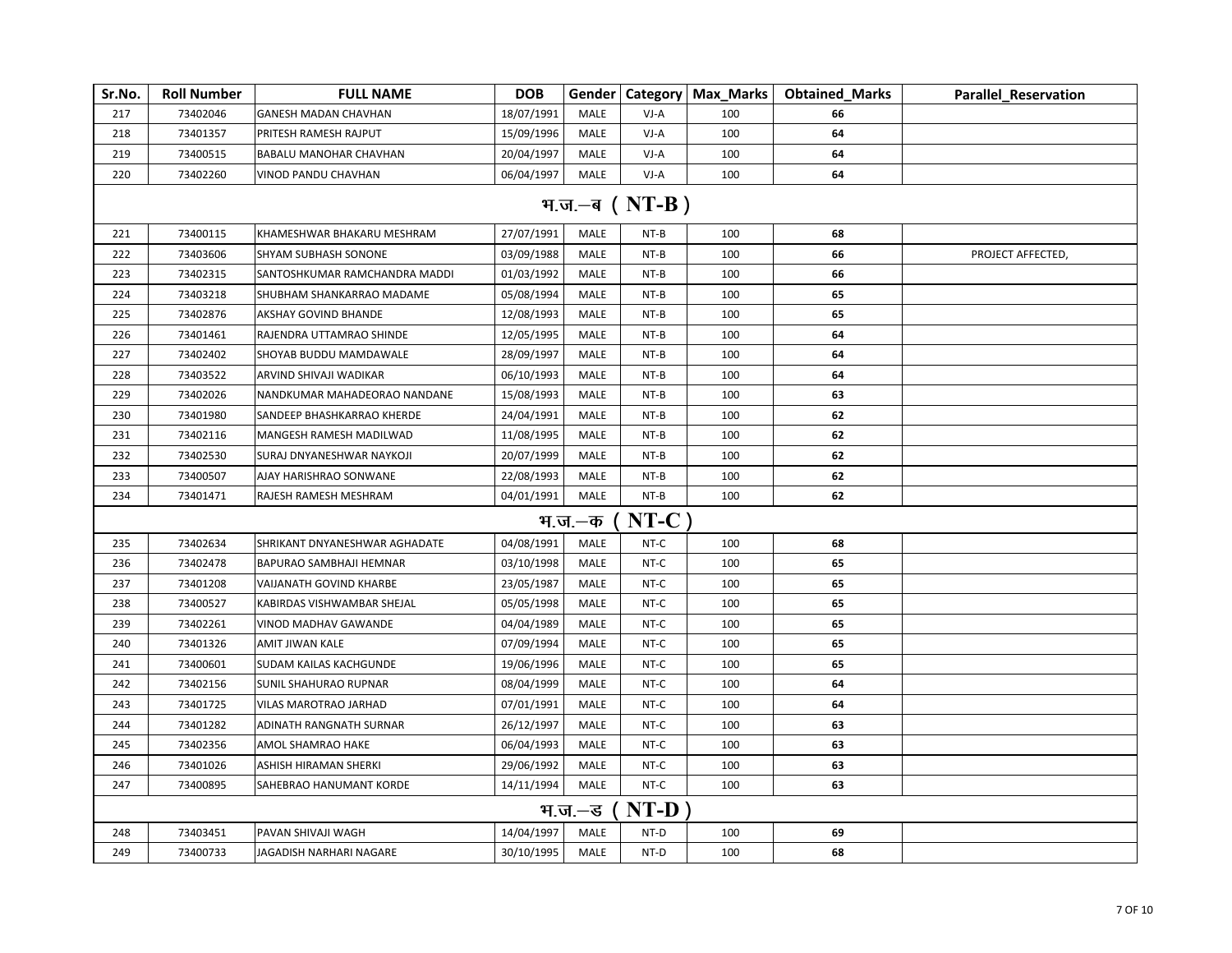| Sr.No. | <b>Roll Number</b> | <b>FULL NAME</b>               | <b>DOB</b> |             |            | Gender   Category   Max_Marks | <b>Obtained Marks</b> | <b>Parallel_Reservation</b> |
|--------|--------------------|--------------------------------|------------|-------------|------------|-------------------------------|-----------------------|-----------------------------|
| 250    | 73401488           | RAJIVKUMAR PANDURANG KENDRE    | 06/12/1995 | MALE        | NT-D       | 100                           | 68                    |                             |
| 251    | 73402982           | VISHNUDAS NARAYANRAO KENDRE    | 12/07/1994 | MALE        | NT-D       | 100                           | 67                    |                             |
| 252    | 73401080           | RAHUL TUKARAM DARADE           | 18/06/1994 | MALE        | NT-D       | 100                           | 67                    |                             |
| 253    | 73403144           | SATISH PANDHARINATH TATHE      | 20/06/1994 | MALE        | NT-D       | 100                           | 66                    |                             |
| 254    | 73400010           | PRADHUNYA SHRIDHAR KENDRE      | 12/03/1998 | MALE        | NT-D       | 100                           | 66                    |                             |
| 255    | 73403514           | <b>GOVIND NAGNATH MUNDE</b>    | 06/06/1997 | MALE        | NT-D       | 100                           | 66                    |                             |
| 256    | 73401891           | SOMINATH ADINATH WARE          | 10/12/1996 | MALE        | NT-D       | 100                           | 66                    |                             |
| 257    | 73403130           | SATISH APPARAO GHUGE           | 16/06/1993 | MALE        | NT-D       | 100                           | 66                    |                             |
|        |                    |                                |            | वि.मा.प्र   | <b>SBC</b> |                               |                       |                             |
| 258    | 73401039           | ABHISHEK PRAMOD GOKHE          | 21/05/1998 | MALE        | SBC        | 100                           | 69                    |                             |
| 259    | 73400332           | AKASH DILIPRAO KUMBHARE        | 25/09/1994 | MALE        | SBC        | 100                           | 68                    |                             |
| 260    | 73403303           | AMULKUMAR ASHOK BOKADE         | 24/04/1987 | MALE        | SBC        | 100                           | 63                    |                             |
| 261    | 73400905           | MAHESH SUKDAS BARAPATRE        | 29/11/1991 | MALE        | SBC        | 100                           | 63                    |                             |
| 262    | 73400976           | ASHISH RAM ALANE               | 14/06/1996 | MALE        | <b>SBC</b> | 100                           | 61                    |                             |
| 263    | 73400130           | DHANANJAY PRALHAD CHAWARE      | 25/10/1990 | MALE        | SBC        | 100                           | 60                    |                             |
| 264    | 73400321           | AKASH SUKHADEO INGLE           | 23/03/1994 | MALE        | <b>SBC</b> | 100                           | 57                    |                             |
| 265    | 73403625           | DNYANESHWAR BALIRAM POLAWAD    | 04/11/1996 | MALE        | <b>SBC</b> | 100                           | 57                    |                             |
| 266    | 73400444           | PRAVIN RAJU GONLAWAR           | 31/01/1991 | MALE        | <b>SBC</b> | 100                           | 56                    |                             |
| 267    | 73401525           | <b>VIKAS SUBHASH GAWANJE</b>   | 15/06/1992 | MALE        | SBC        | 100                           | 54                    |                             |
|        |                    |                                |            | इ.मा.व.     | <b>OBC</b> |                               |                       |                             |
| 268    | 73402053           | <b>GANESH ASHOKRAO GAURKAR</b> | 13/10/1989 | MALE        | OBC        | 100                           | 69                    |                             |
| 269    | 73402265           | VINOD GAJANAN MAHORE           | 11/01/1994 | MALE        | OBC        | 100                           | 69                    |                             |
| 270    | 73402004           | SANDIP RAMESHWARRAO INGOLE     | 26/11/1989 | MALE        | OBC        | 100                           | 68                    |                             |
| 271    | 73401903           | SAMIR SOPANRAO WANKHADE        | 03/04/1992 | MALE        | OBC        | 100                           | 68                    |                             |
| 272    | 73400404           | PRATIK GAJANANRAO BHOMLE       | 28/02/1996 | MALE        | OBC        | 100                           | 68                    |                             |
| 273    | 73402963           | RUSHIKESH GANESH SAVARKAR      | 11/10/1991 | MALE        | OBC        | 100                           | 68                    |                             |
| 274    | 73400700           | CHETAN AMRUT AKHUD             | 30/11/1994 | MALE        | OBC        | 100                           | 68                    |                             |
| 275    | 73401840           | HEMANT SHARADRAO WAGH          | 28/10/1988 | MALE        | OBC        | 100                           | 68                    |                             |
| 276    | 73402834           | ROSHAN RAMESHRAO SAKHARE       | 10/03/1991 | MALE        | OBC        | 100                           | 68                    |                             |
| 277    | 73403334           | SAURABH PURSHOTTAM MAHAJAN     | 06/10/1994 | MALE        | OBC        | 100                           | 68                    |                             |
| 278    | 73402078           | <b>GANESH SUDHAKAR MATTE</b>   | 29/09/1993 | MALE        | OBC        | 100                           | 68                    |                             |
| 279    | 73402565           | KIRAN DNYANESHWAR BENDMALI     | 21/11/1993 | MALE        | OBC        | 100                           | 68                    |                             |
| 280    | 73402369           | AMOL SURESH KSHIRSAGAR         | 17/02/1992 | MALE        | OBC        | 100                           | 68                    |                             |
| 281    | 73400757           | SAGAR MAROTRAO GULHANE         | 06/04/1992 | MALE        | OBC        | 100                           | 68                    |                             |
| 282    | 73401567           | LOKESH MADHUKAR PAWANKAR       | 10/10/1996 | MALE        | OBC        | 100                           | 68                    |                             |
| 283    | 73401012           | ASHISH MAROTI MOHURLE          | 07/05/1992 | MALE        | OBC        | 100                           | 67                    |                             |
| 284    | 73402490           | <b>SURAJ PANDURANG BODE</b>    | 03/02/1994 | <b>MALE</b> | OBC        | 100                           | 67                    |                             |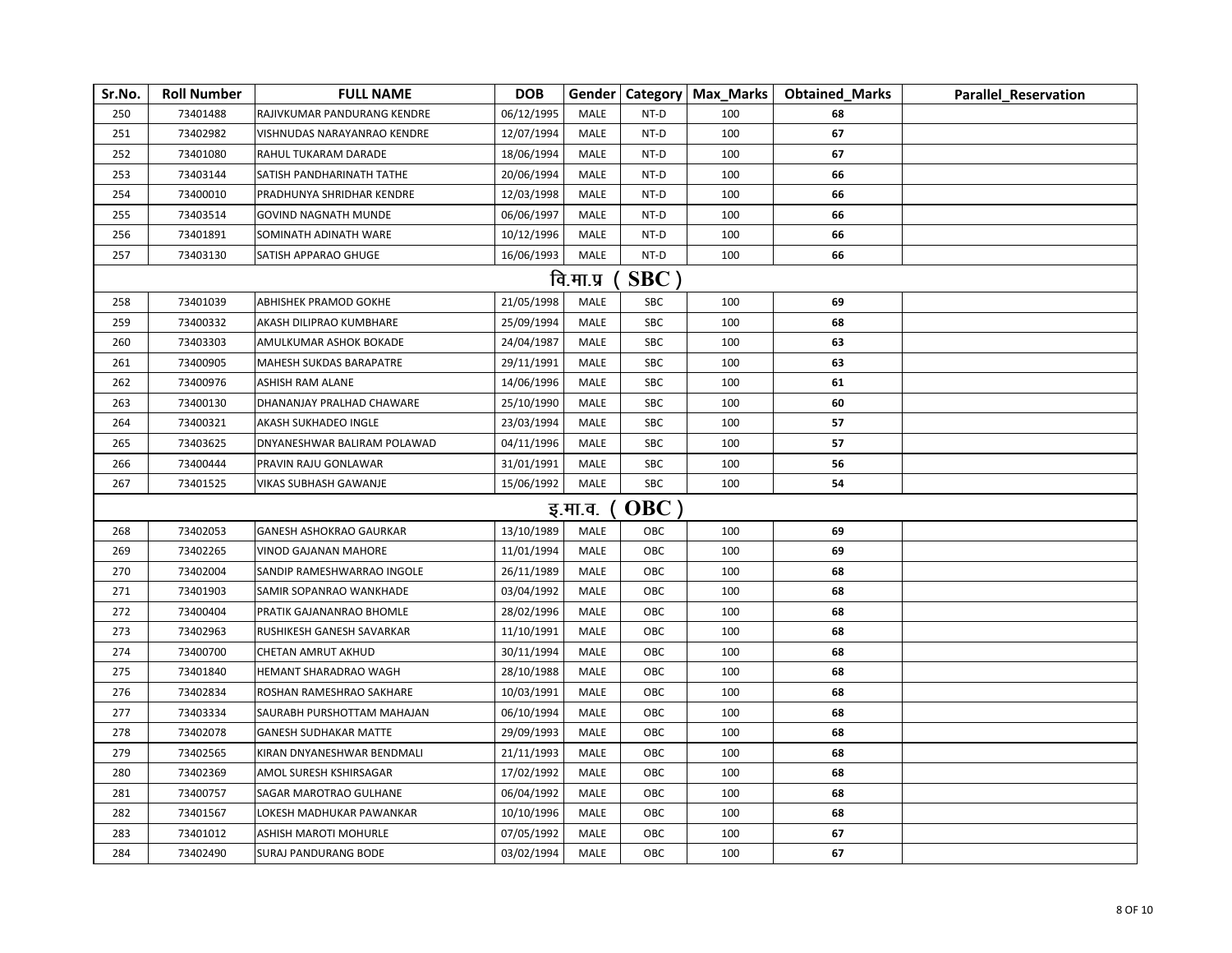| Sr.No. | <b>Roll Number</b> | <b>FULL NAME</b>              | <b>DOB</b> |               |     | Gender   Category   Max_Marks | <b>Obtained_Marks</b> | <b>Parallel_Reservation</b> |
|--------|--------------------|-------------------------------|------------|---------------|-----|-------------------------------|-----------------------|-----------------------------|
| 285    | 73401839           | HEMANT RAMBHAU THAKARE        | 05/07/1995 | MALE          | OBC | 100                           | 67                    |                             |
| 286    | 73400705           | CHETAN RAVINDRARAO DOD        | 10/11/1991 | MALE          | OBC | 100                           | 67                    |                             |
| 287    | 73400697           | SHESHARAM ARJUN BHENDARKAR    | 18/10/1991 | MALE          | OBC | 100                           | 67                    |                             |
| 288    | 73401922           | SUMIT VIJAYRAO TAYWADE        | 19/05/1997 | MALE          | OBC | 100                           | 67                    |                             |
| 289    | 73403390           | BHUSHAN ANILRAO BIRE          | 13/02/1999 | MALE          | OBC | 100                           | 67                    |                             |
| 290    | 73402919           | AKSHAY DILIPRAO MATE          | 24/04/1996 | MALE          | OBC | 100                           | 66                    |                             |
| 291    | 73401451           | VIJAYKUMAR KUNDLIK SARKATE    | 05/09/1992 | MALE          | OBC | 100                           | 66                    |                             |
| 292    | 73402849           | ROSHAN TUKARAM ZURMURE        | 08/03/1993 | MALE          | OBC | 100                           | 66                    |                             |
| 293    | 73401042           | ABHISHEK LAXMAN PATIL         | 25/09/1996 | MALE          | OBC | 100                           | 66                    |                             |
| 294    | 73400662           | SHEKHJUNED SHEKHAKHTAR SHEKH  | 12/01/1993 | MALE          | OBC | 100                           | 66                    |                             |
| 295    | 73401946           | KUNAL SUDHAKARRAO DANDEKAR    | 06/02/1997 | MALE          | OBC | 100                           | 66                    |                             |
| 296    | 73401594           | NIKHIL DILIP BORKAR           | 20/11/1996 | MALE          | OBC | 100                           | 66                    |                             |
| 297    | 73402060           | GANESH KISANRAO JADHAV        | 01/10/1990 | MALE          | OBC | 100                           | 66                    |                             |
| 298    | 73402226           | PANKAJ RAMDAS PAWADE          | 30/11/1989 | MALE          | OBC | 100                           | 66                    |                             |
| 299    | 73401962           | KUNAL RAJKUMAR WANKHADE       | 25/06/1993 | MALE          | OBC | 100                           | 66                    |                             |
| 300    | 73401200           | VAIBHAV NARAYAN TIWADE        | 05/09/1995 | MALE          | OBC | 100                           | 65                    |                             |
| 301    | 73402192           | SANJAY PRABHAKAR KUCHANKAR    | 05/01/1992 | MALE          | OBC | 100                           | 65                    |                             |
| 302    | 73401838           | HEMANT SHRIKRUSHNARAO TANGADE | 29/07/1996 | MALE          | OBC | 100                           | 64                    |                             |
| 303    | 73401551           | RAKESH SURESHRAO GAVHALE      | 21/10/1994 | MALE          | OBC | 100                           | 64                    |                             |
| 304    | 73402694           | HARSHAL RAMCHANDRA DODAKE     | 07/08/1997 | MALE          | OBC | 100                           | 64                    |                             |
| 305    | 73401001           | ASHISH DNYANESHWAR JUNEWAL    | 16/04/1991 | MALE          | OBC | 100                           | 64                    |                             |
| 306    | 73400910           | MAHESH ARUNRAO CHANDORE       | 10/10/1992 | MALE          | OBC | 100                           | 64                    |                             |
| 307    | 73401612           | NIKHIL MAROTI MOHITKAR        | 01/12/1996 | MALE          | OBC | 100                           | 64                    |                             |
| 308    | 73401640           | ANKIT VIJAYRAO CHAFLE         | 17/12/1998 | MALE          | OBC | 100                           | 64                    |                             |
| 309    | 73403021           | RATAN BHASHAKARRAO BHUTE      | 30/11/1991 | MALE          | OBC | 100                           | 64                    |                             |
| 310    | 73400402           | ARATI LAKHANDER PRAJAPATI     | 13/01/1989 | <b>FEMALE</b> | OBC | 100                           | 63                    |                             |
| 311    | 73401384           | PUJA BABAN KAPSE              | 19/09/1996 | <b>FEMALE</b> | OBC | 100                           | 62                    | <b>WOMEN</b>                |
| 312    | 73401419           | TEJASWINI GOVINDRAO GOPAL     | 27/01/1995 | <b>FEMALE</b> | OBC | 100                           | 57                    | <b>WOMEN</b>                |
| 313    | 73402691           | HARSHADA SUBRAOJI VIRUTKAR    | 14/03/1997 | <b>FEMALE</b> | OBC | 100                           | 53                    | <b>WOMEN</b>                |
| 314    | 73401963           | PUNAM RAJKUMAR CHAUDHARI      | 13/08/2000 | <b>FEMALE</b> | OBC | 100                           | 53                    | <b>WOMEN</b>                |
| 315    | 73401158           | ASHWINI PANDHARI MILMILE      | 24/04/1989 | <b>FEMALE</b> | OBC | 100                           | 51                    | <b>WOMEN</b>                |
| 316    | 73403555           | DIVYA ISTARI DARSHANWAR       | 10/04/1994 | FEMALE        | OBC | 100                           | 49                    | <b>WOMEN</b>                |
| 317    | 73401968           | MINAXI UMESHRAO SURKAR        | 25/03/1999 | <b>FEMALE</b> | OBC | 100                           | 49                    | <b>WOMEN</b>                |
| 318    | 73402633           | SARIKA BHOJRAJ DEWASE         | 05/10/1996 | FEMALE        | OBC | 100                           | 47                    | <b>WOMEN</b>                |
| 319    | 73401964           | SONAM ASHOK NIKUDE            | 14/02/1995 | FEMALE        | OBC | 100                           | 45                    | <b>WOMEN</b>                |
| 320    | 73403599           | PAYAL SUBHASH JUMDE           | 22/01/1996 | FEMALE        | OBC | 100                           | 44                    | <b>WOMEN</b>                |
| 321    | 73400422           | PRATIKSHA DASHRATH PITHALE    | 07/01/1999 | FEMALE        | OBC | 100                           | 38                    | <b>WOMEN</b>                |